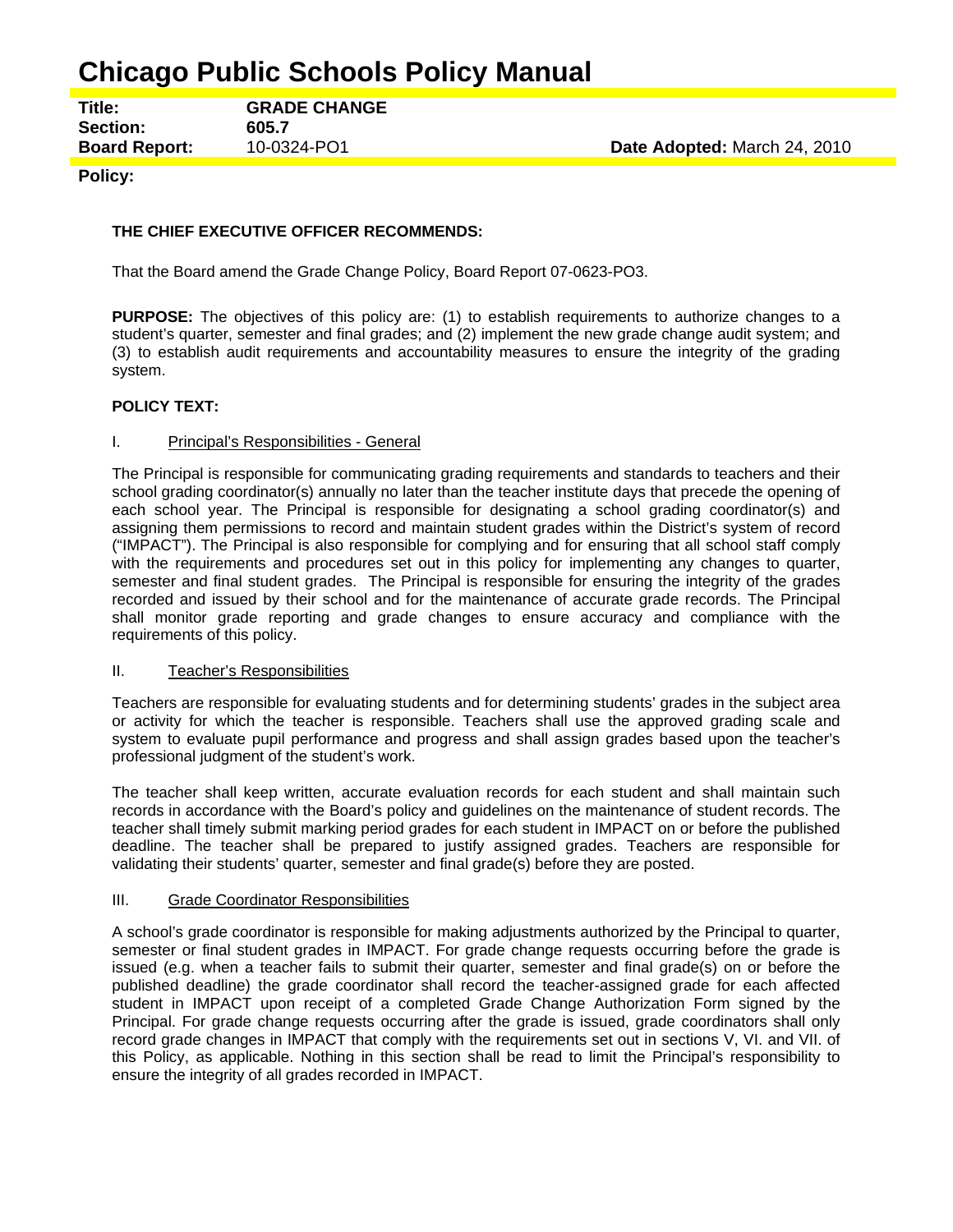# IV. Reasons for Grade Change

Once a quarter, semester or final grade has been issued, that grade may only be changed for the following reasons:

- 1. miscalculation of test or assignment scores;
- 2. a technical error in assigning a particular grade or score;
- 3. the evaluation of an extra assignment which impacts upon a grade;
- 4. use of an inappropriate grading/evaluation system;
- 5. failure to meet grade posting deadline causes incorrect grade reporting; or
- 6. other valid reason when authorized in writing by the Chief Area Officer or equivalent school oversight manager ("CAO").

# V. Grade Changes Occurring Within 30 School Days

The procedures for approving and administering grade changes occurring within 30 school days from the date the quarter, semester or final grade was originally issued are as follows:

- 1. The Principal must determine if the reason for the change is consistent with Section IV. above and obtain written CAO approval for any changes described under Section IV.6 above;
- 2. The Principal shall review all relevant information and shall, to the extent practicable, confer with the teacher to discuss the grade prior to making a grade change determination;
- 3. Only the Principal is authorized to approve such grade changes;
- 4. If the Principal approves a grade change, the Principal must notify the teacher in writing within three (3) school days of the approval and explain the nature and reason(s) for the change. If the teacher is not in agreement with the Principal's change of grade decision, the teacher may appeal by following the procedures in Section VIII. below;
- 5. The Principal will notify the parents/guardians of the student of the grade change in writing. In the case of an emancipated minor, the Principal will notify the student in the same manner. Parent/guardian notification shall occur only upon completion of any appeal filed by the teacher under Section VIII. below;
- 6. The Principal must complete and sign a Grade Change Authorization Form for all approved grade changes and ensure that the form is maintained in the student's cumulative folder. The Principal shall notify the grade coordinator of all authorized grade changes and ensure s/he follows all procedures established for making changes to the student's electronic grade record in IMPACT; and
- 7. The Principal will notify their CAO of all approved grade changes by providing a copy of the signed Grade Change Authorization Form or such other documentation specified by the CAO. Nothing herein shall limit the CAO's authority to require a Principal to furnish additional information on proposed or completed grade changes.

## VI. Grade Changes Occurring After 30 School Days

If more than 30 school days have passed from the date the grade was originally issued, the Principal must provide a written grade change request to the CAO for approval. In such cases, the Principal shall complete the requirements set out in sections V.1. and V.2. above and submit the Grade Change Authorization Form to the CAO for approval along with a summary from the Principal and teacher, if available, of the basis and reasons for the change. The CAO will review the matter and determine the appropriateness of the grade change within ten (10) school days of receipt of the Principal referral. The CAO shall record their determination on the Grade Change Authorization Form and shall notify the Principal and teacher, if available, in writing. The Grade Change Authorization Form shall be provided to the Principal who will ensure that it is maintained in the student's cumulative folder The student's electronic grade record in IMPACT shall be updated only upon receipt of the fully executed Grade Change Authorization Form. The Principal will notify the parents/guardians of the determination.